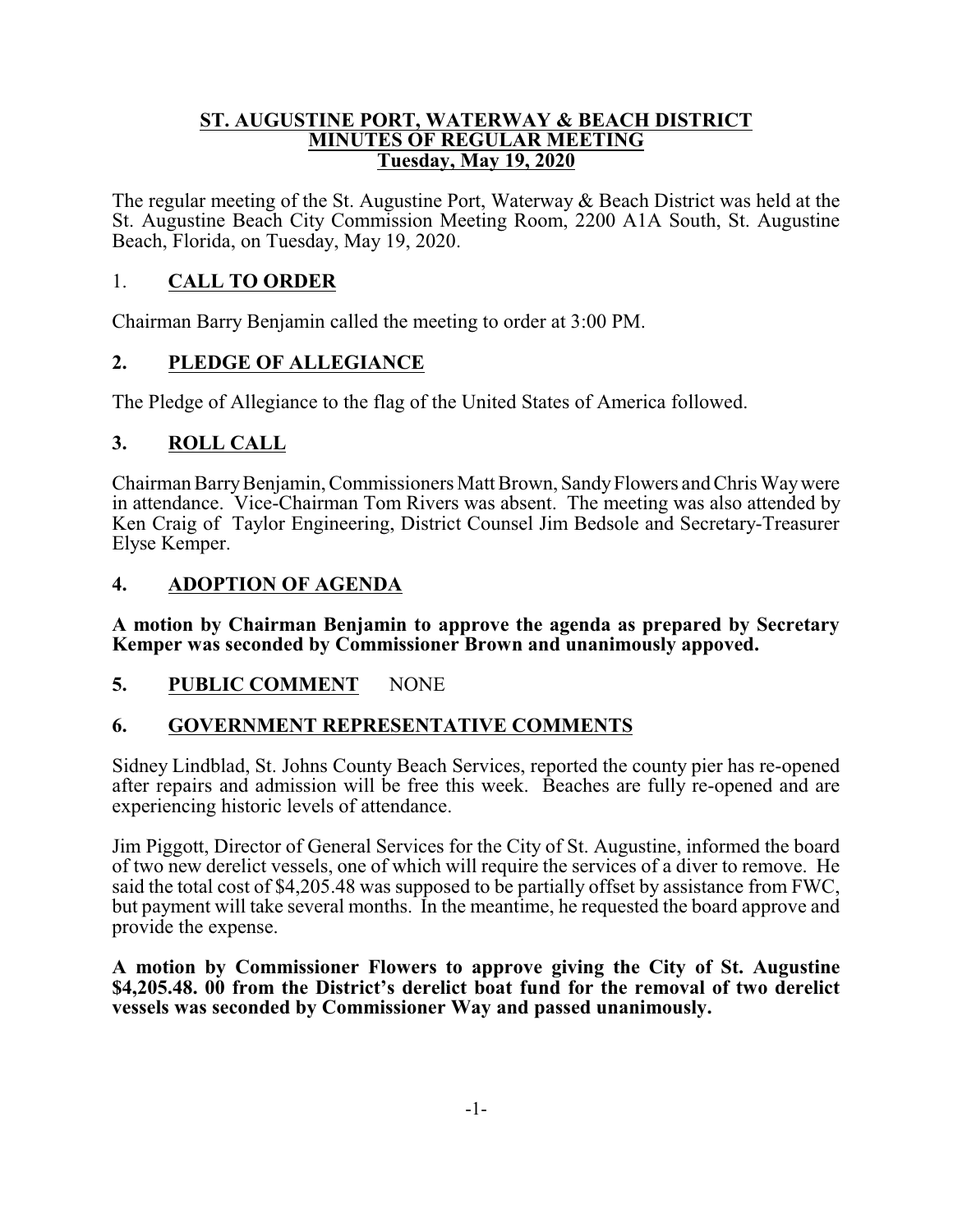Mr. Piggott thanked the board for its prompt assistance and said the city would like to see the up-coming District budget contain the same line items of \$25,000 for derelict vessel removals and \$8,000 for city police marine overtime.

Lt. Steve Zukowski, FWC, thanked the board for assisting with the rebuild of his agency's boat lift and remarked that FWC funding of such items is always slow. He reported regulatory buoys are missing from local bridges and that all of the aids to navigation buoys in St. Augustine Inlet are off station. He said the USCG has jurisdiction over the buoys in St. Augustine Inlet and that the inlet is considered recreational and is a low priority for the Coast Guard. He also reported FWC officers recently arrested a boater for operating his vessel while under the influence and resisting arrest without violence after he hit another vessel and fled the scene. In response to questions from Commissioner Flowers, Lt. Zukowski said residents of Summer Haven would need FWC authorization to erect "no-wake" signs along the Summer Haven River.

# **7. SECRETARY-TREASURER'S REPORT**

Secretary-Treasurer Kemper delivered the financial report. As of April 30, 2020, the District had spent \$111,901 on projects and operating expenses in this fiscal year, and has \$2,613,561 on deposit. As of that date, the District had received \$546,216 in tax revenue since the beginning of the fiscal year with \$24,418 more expected.

# **8**. **APPROVAL OF MINUTES**

#### **A motion by Commissioner Brown to approve the minutes of the regular meeting of February 18, 2020, was seconded by Chairman Benjamin and passed unanimously.**

### **9. ENGINEERING REPORT**

Ken Craig delivered the report on behalf of Taylor Engineering. He began by reporting the piling and marker on the beach in Salt Run have been disposed of and a new marker installed at a cost of \$9,500. In response to questions fromCommissioner Flowers and Commissioner Way, Mr. Craig said he would solicit quotes for the installation of marker lights for the jetties at the seaward end of the channel to the Vilano Boat Ramp. He said the cost could be as much as twenty thousand dollars.

He then presented a renewed contract document for Taylor's engineering services contract with the District. Commissioner Flowers suggested the contract term should not exceed two years and Commissioner Brown requested a small change in a notice provision benefitting the District. Mr. Craig said he and the District's attorney would make the changes and present the contract for approval at the next meeting.

Commissioners Flowers and Way objected to the price of \$9,500 paid to replace the marker and piling in Salt Run. Commissioner Way suggested Taylor might attempt to negotiate a set replacement price with a vendor because pilings are damaged so frequently.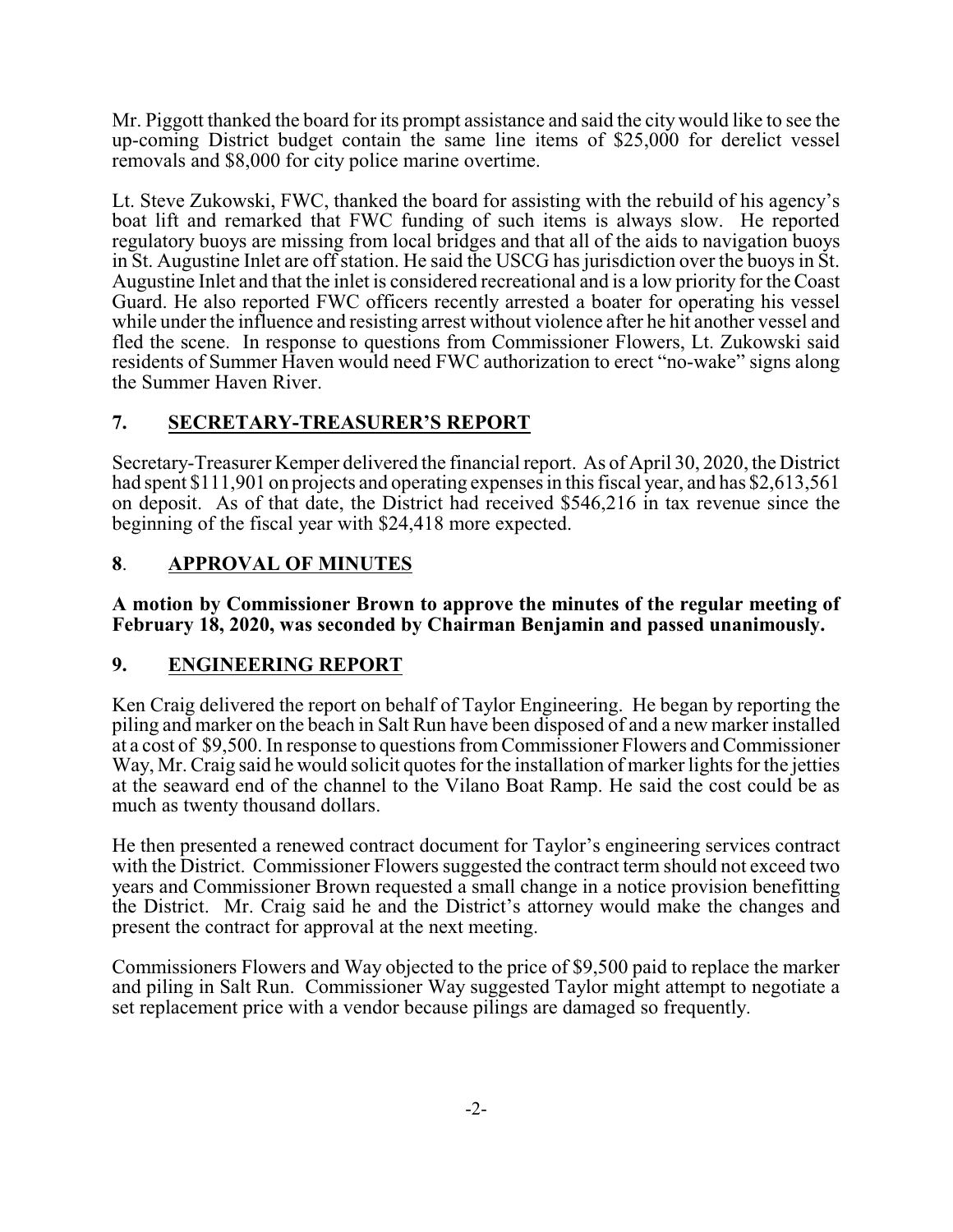# **10. NEW BUSINESS**

### A. Funding Request - City of St. Augustine Fire Department

Jim Piggott, General Services Director for the city, and Chris Pacetti, Operations Chief for the fire department, appeared before the board and requested a commitment from the board for a grant of up to  $$30,000$  for the purchase of enhanced Raymarine and FLIR navigation and night vision systems for the city's fire boat. Chief Pacetti explained the new system will give the crew the ability to receive directly and instantaneously Coast Guard search grids and location data. This kind of information is detailed and very subject to human error when transmitted by voice or keypad. The new system will eliminate such errors and will enable detailed night vision from the fire boat, thereby enhancing the department's rescue abilities.

**A motion by Commissioner Flowers to approve the expense of up to \$30,000 for upgrades to the City of St. Augustine's marine information and navigation systems to interface with the Coast Guard was seconded by Commissioner Brown and unanimously approved.**

#### B. Grant Request - St. Johns County Beach Services.

Sydney Lindblad, St. Johns County Parks and Recreation, reported the county is applying for a grant of \$180,000 from FIND to dredge the Vilano Boat Ramp channel and requested the board consider providing match funds for the grant. FIND Commissioner Carl Blow commented that, if approved, the work could be funded by FIND on a 50/50 basis with local match funds. However, St. Johns County can not meet the match requirement if the grant is approved. In response to questions from the board, Mr. Blow said the availability of funds from FIND depends on how FIND scores the request. The total requested may not finally be available but may be a portion, instead, or none at all, depending on the size of other grant awards. Discussion by board members ensued and resulted in a motion and vote.

#### **A motion by Chairman Benjamin to approve a maximum of \$90,000 to be provided during the 2020-2021 fiscal year for dredging the channel to the Vilano Beach Boat Ramp was seconded by Commissioner Flowers and passed unanimously.**

#### C. Funding Request - St. Johns County Sheriff Marine Division.

Sgt. Josh Underwood, SJSO, reported on the previous month's activities by his agency. He said they spent 190 officer hours on the water and performed 80 inspections, attended to 3 boating accidents, and removed 6 hazards to navigation.

He reported the Coast Guard's buoy maintenance vessel remains in dry dock undergoing repairs and that the St. Augustine Inlet buoys will be repaired and placed back on station when the vessel returns to service.

On another matter, he reported the county commission voted to expand the no-wake zone at Ft. Matanzas to include the entire Matanzas Inlet area. The request will now be submitted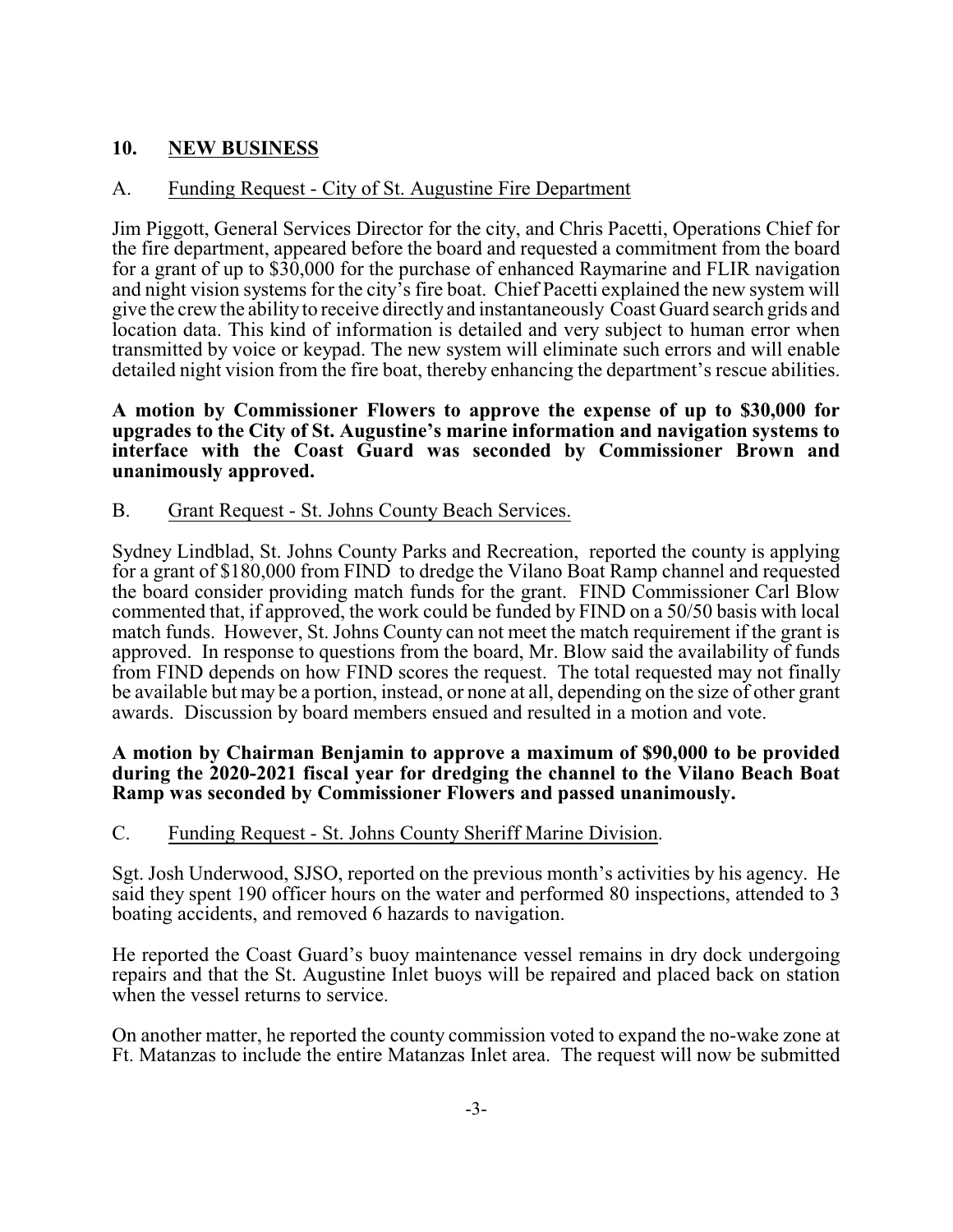to the Florida FWC for approval. He said commissioners wanted to include the Summer Haven River but could not do so within the applicable statutes.

In response to questions from the board, Lt. Zukowski said the only available basis for a nowake zone in the Summer Haven River is for 250 feet either side of the bridge because it is classified as a hazard to navigation.

St. Underwood then continued, requesting an increase in the District's budget from \$20,000 per year to \$25,000 per year for marine overtime for SJSO.

#### **A motion by Commissioner Flowers to increase the funds set aside for SJSO Marine Unit overtime in the 2020-2021 budget to \$25,000 was seconded by Commissioner Way and passed unanimously.**

St. Underwood then requested the board fund the purchase of thermal night vision devices for SJSO at a cost of about twenty thousand dollars. After discussion, Chairman Benjamin tabled the item until the next meeting.

# **11. OLD BUSINESS** NONE

# **12. PUBLIC COMMENT - NONE**

# **13. COMMENTS BY COMMISSIONERS**

Commissioner Way said he was contacted by officials from the University of Florida Whitney Laboratory who would like to mount an electronic fish monitor on a marker piling nearest to the St. Augustine Inlet. He said the lab has been tagging various species of fish to track movement and would like to monitor the inlet for activity. Mr. Craig said that he would need to see the design of the monitoring unit before offering an opinion. Commissioners generally voiced approval of the plan but no vote was taken.

# **14. NEXT MEETING:**

Chairman Benjamin announced the next regular meeting of the board will be held at 3:00 PM on Tuesday, June 16, 2020, in the St. Augustine Beach City Commission Room.

# **15. ADJOURN**

There being no further business, Chairman Benjamin adjourned the meeting at 4:40 p.m.

Secretary-Treasurer Chairman

 $\mathcal{L}_\text{max} = \mathcal{L}_\text{max} = \mathcal{L}_\text{max} = \mathcal{L}_\text{max} = \mathcal{L}_\text{max} = \mathcal{L}_\text{max} = \mathcal{L}_\text{max} = \mathcal{L}_\text{max} = \mathcal{L}_\text{max} = \mathcal{L}_\text{max} = \mathcal{L}_\text{max} = \mathcal{L}_\text{max} = \mathcal{L}_\text{max} = \mathcal{L}_\text{max} = \mathcal{L}_\text{max} = \mathcal{L}_\text{max} = \mathcal{L}_\text{max} = \mathcal{L}_\text{max} = \mathcal{$